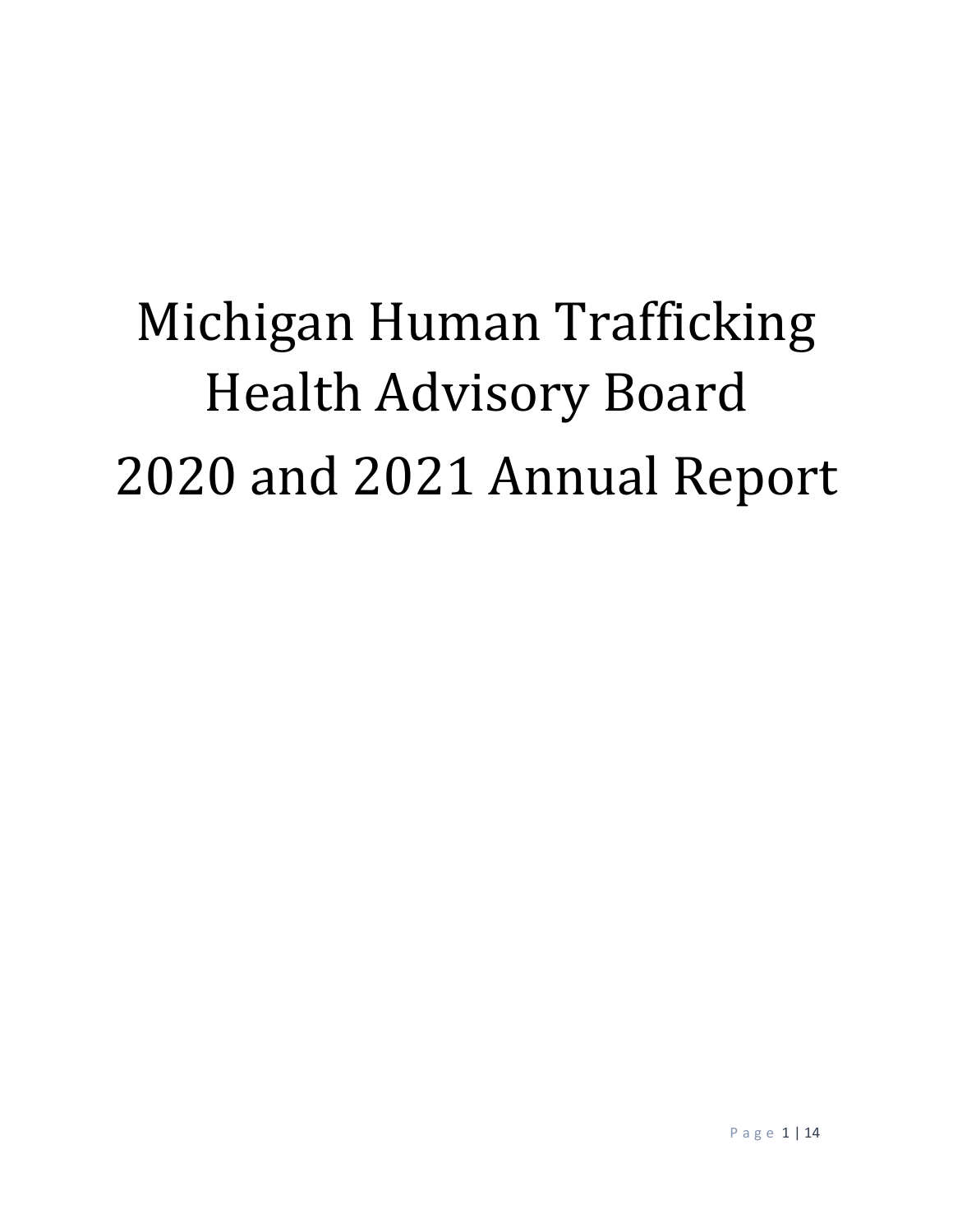Pursuant to Public Act 461 of 2014, the members of the Michigan Human Trafficking Health Advisory Board developed this annual report to detail the Board's activities and recommendations for improving health and mental health services for victims of human trafficking. The report is submitted to the chairs of the committees concerned with health policy of the Michigan Senate and House of Representatives.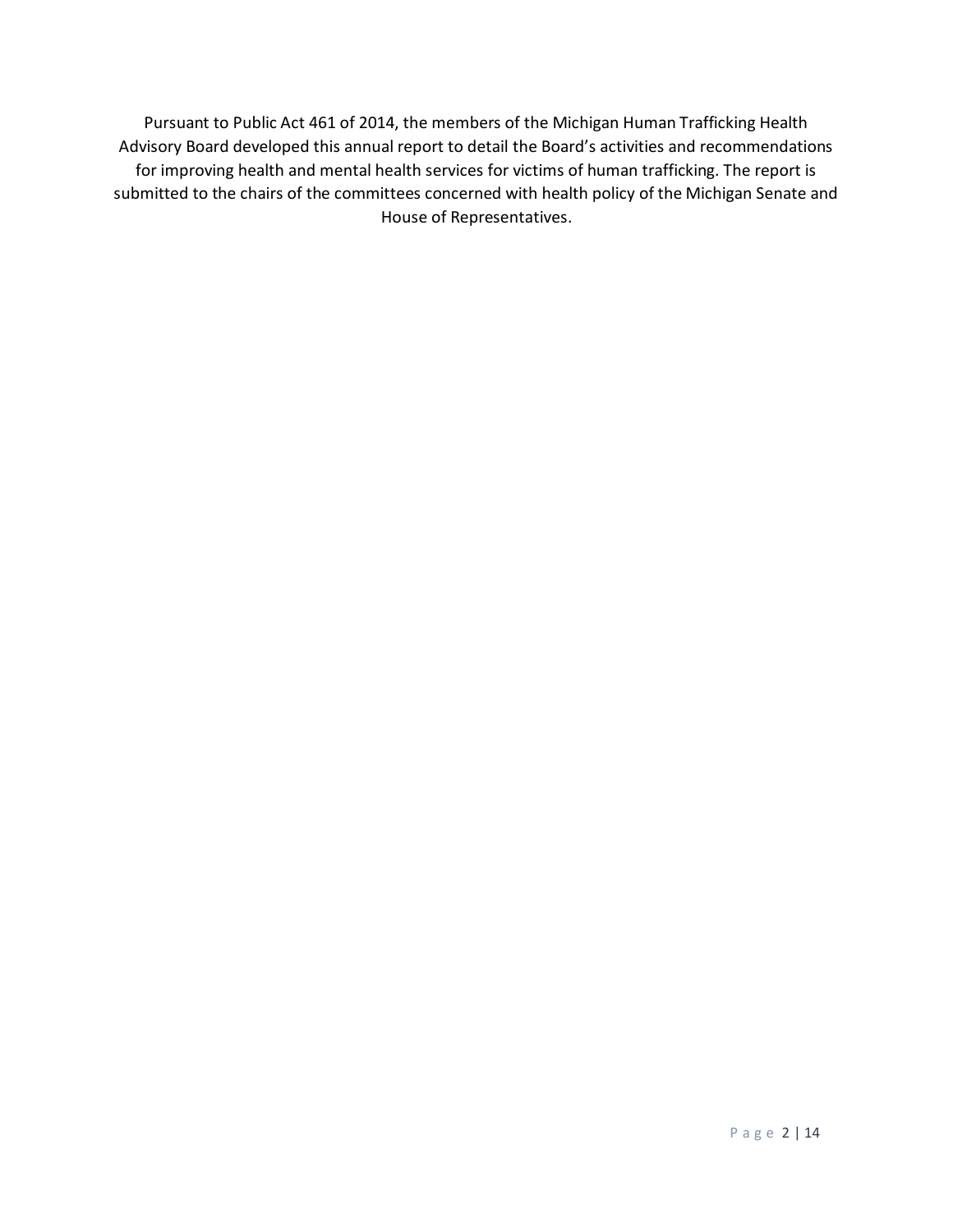## **Message from the Chair**

#### Honorable Lawmakers,

I am proud to share the attached 2020 and 2021 report for the MI Human Trafficking Health Advisory Board. This report outlines the board's activities throughout the 2020 and 2021 calendar years.

Human trafficking is an emerging field in healthcare, and our board members are working hard to stay up to date on the latest developments in this field. In addition, many of our Board members are diligently working to raise awareness of human trafficking and the needs of survivors among members of the healthcare community.

The 2020 year was a period of transition for the Health Advisory Board as the Board adjusted to remote meetings due to the COVID-19 pandemic and staffing of the Board was transitioned to the Division of Victim Services in December of 2020. The 2021 year saw a resurgence of Board activities as staff and Board members adjusted to work and remote meetings during the COVID-19 pandemic. The 2021 year also was a year of planning for the Board as work on several larger multi-year projects began.

Many thanks to MDHHS for continuing to be a valuable partner, resource, and ally in proactively addressing concerns raised by Board members. The Board is also deeply grateful to other organizations for their assistance in fulfilling its mission.

Finally, thank you for giving me the opportunity to serve as chairperson of this extraordinary board.

Respectfully,

J. Kommaneddi

Jayashree (Jay) Kommareddi, Chairperson MI Human Trafficking Health Advisory Board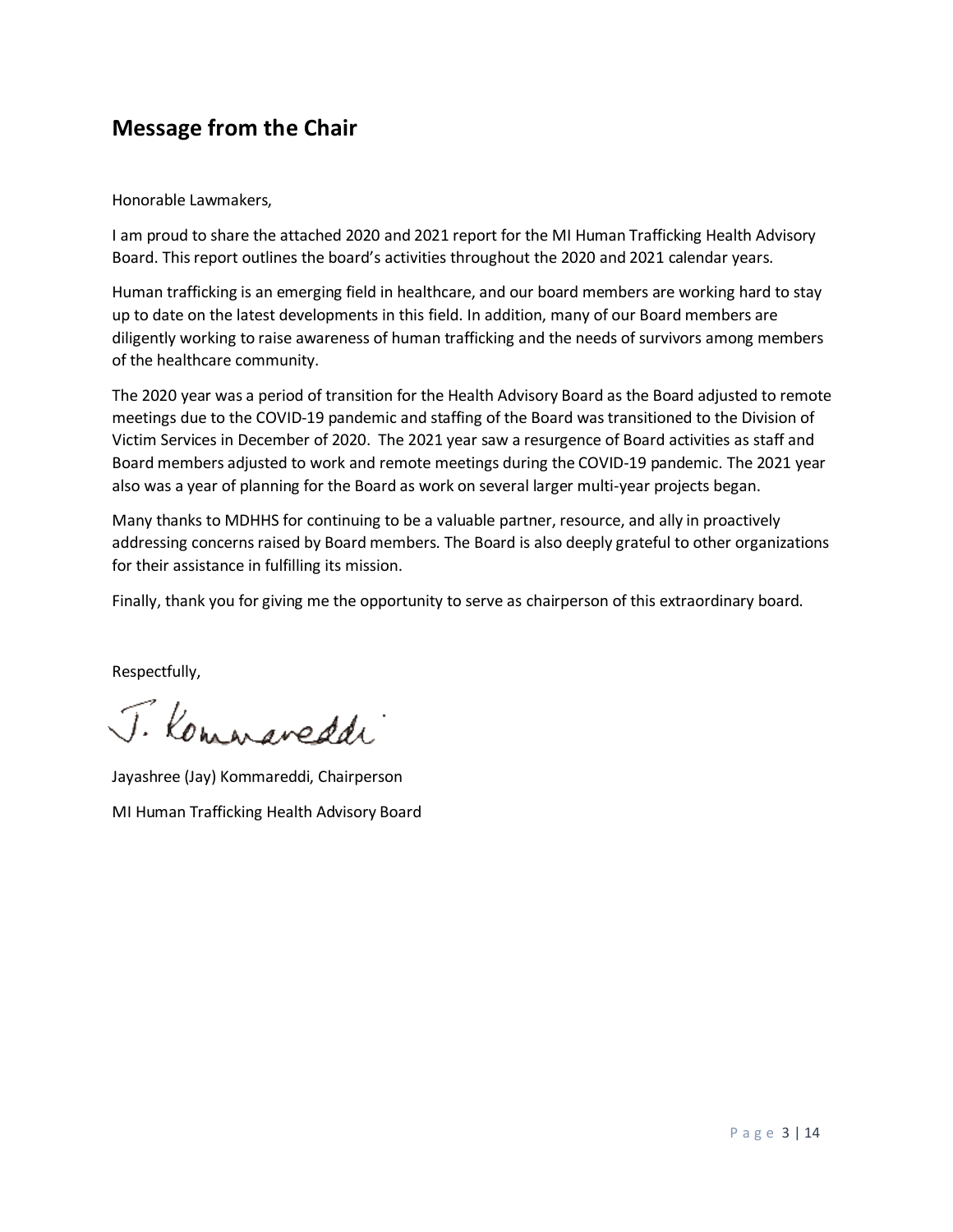## **Board Members 2020**

**Chairperson Jayashree Kommareddi**, of Grand Blanc, represents individuals with experience and expertise in the fields of human trafficking prevention and intervention.

**Sheila Meshinski**, R.N., of Macomb, represents registered professional nurses with experience in an emergency department, emergency room, or trauma center of a hospital.

**James Blessman**, M.D., of Detroit, represents individuals licensed to practice medicine and was recommended by the Speaker of the House.

**Brigette Robarge**, of Belleville, represents human trafficking survivors.

**Ruth Rondon**, of Wyoming, represents human trafficking survivors.

**Subburaman Sivakumar**, M.D., of Northville Township, represents individuals licensed to practice medicine and was recommended by the Senate Majority Leader.

**Stacy Doctoroff** is a licensed therapist and will represent mental health professionals on the board.

**Debi Cain** is the director of the Division of Victim Services at the Michigan Department of Health and Human Services (MDHHS). She serves as a representative of MDHHS.

**Jooyeun Chang** is Senior Deputy Director for MDHHS's Children's Services Agency, where she oversees the state's child welfare system, including Children's Protective Services, the foster care system, adoption services and juvenile justice programs. She serves as a representative of MDHHS.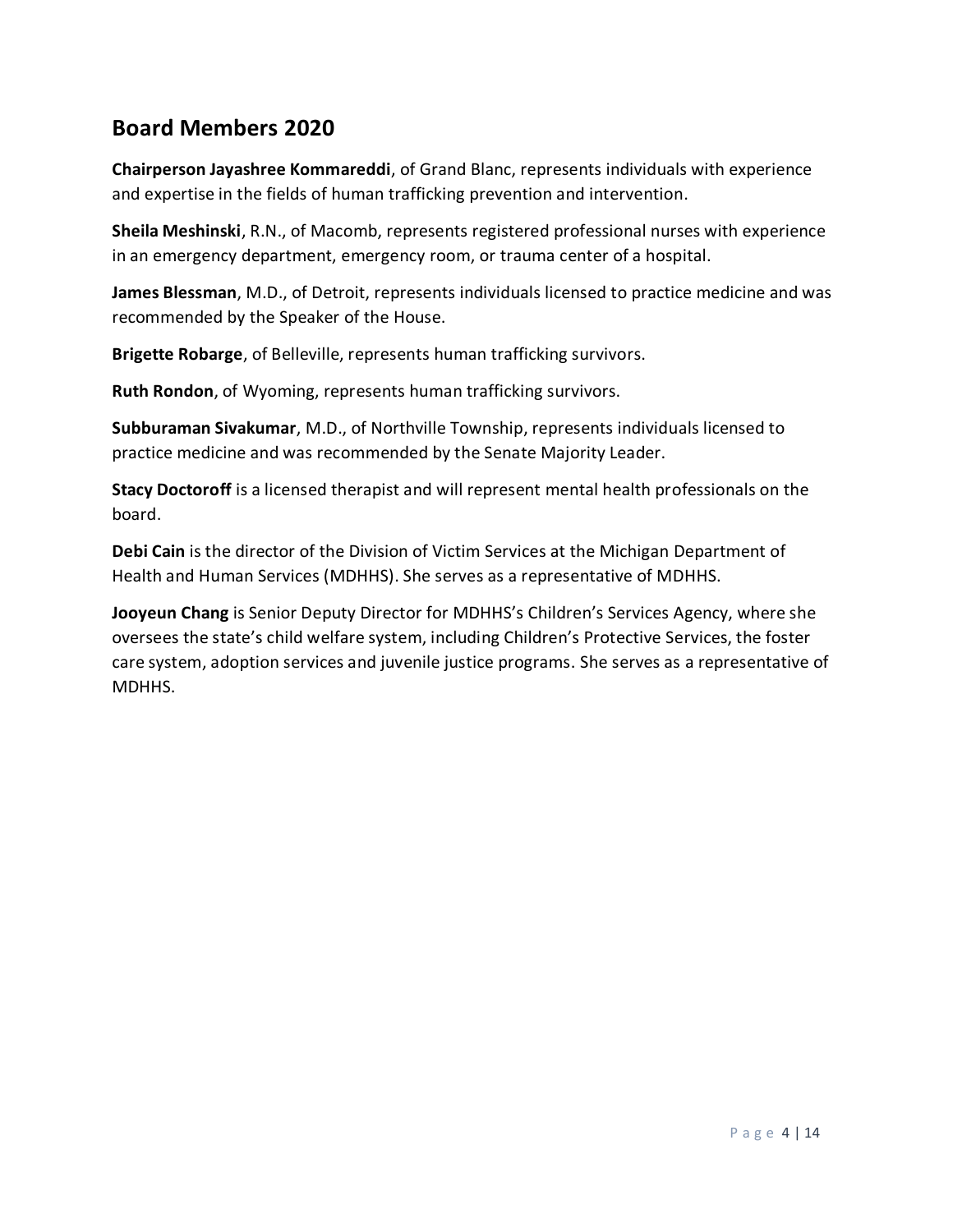## **Board Members 2021**

**Chairperson Jayashree Kommareddi**, of Grand Blanc, represents individuals with experience and expertise in the fields of human trafficking prevention and intervention.

**Sheila Meshinski**, R.N., of Macomb, represents registered professional nurses with experience in an emergency department, emergency room, or trauma center of a hospital.

**James Blessman**, M.D., of Detroit, represents individuals licensed to practice medicine and was recommended by the Speaker of the House.

**Brigette Robarge**, of Belleville, represents human trafficking survivors.

**Rodica Richmond**, of Linden, represents human trafficking survivors.

**Subburaman Sivakumar**, M.D., of Northville Township, represents individuals licensed to practice medicine and was recommended by the Senate Majority Leader.

**Stacy Doctoroff** is a licensed therapist and will represent mental health professionals on the board.

**Debi Cain** is the director of the Division of Victim Services at the Michigan Department of Health and Human Services (MDHHS). She serves as a representative of MDHHS.

**Demetrius Starling** is Senior Deputy Director for MDHHS's Children's Services Agency, where she oversees the state's child welfare system, including Children's Protective Services, the foster care system, adoption services and juvenile justice programs. He serves as a representative of MDHHS.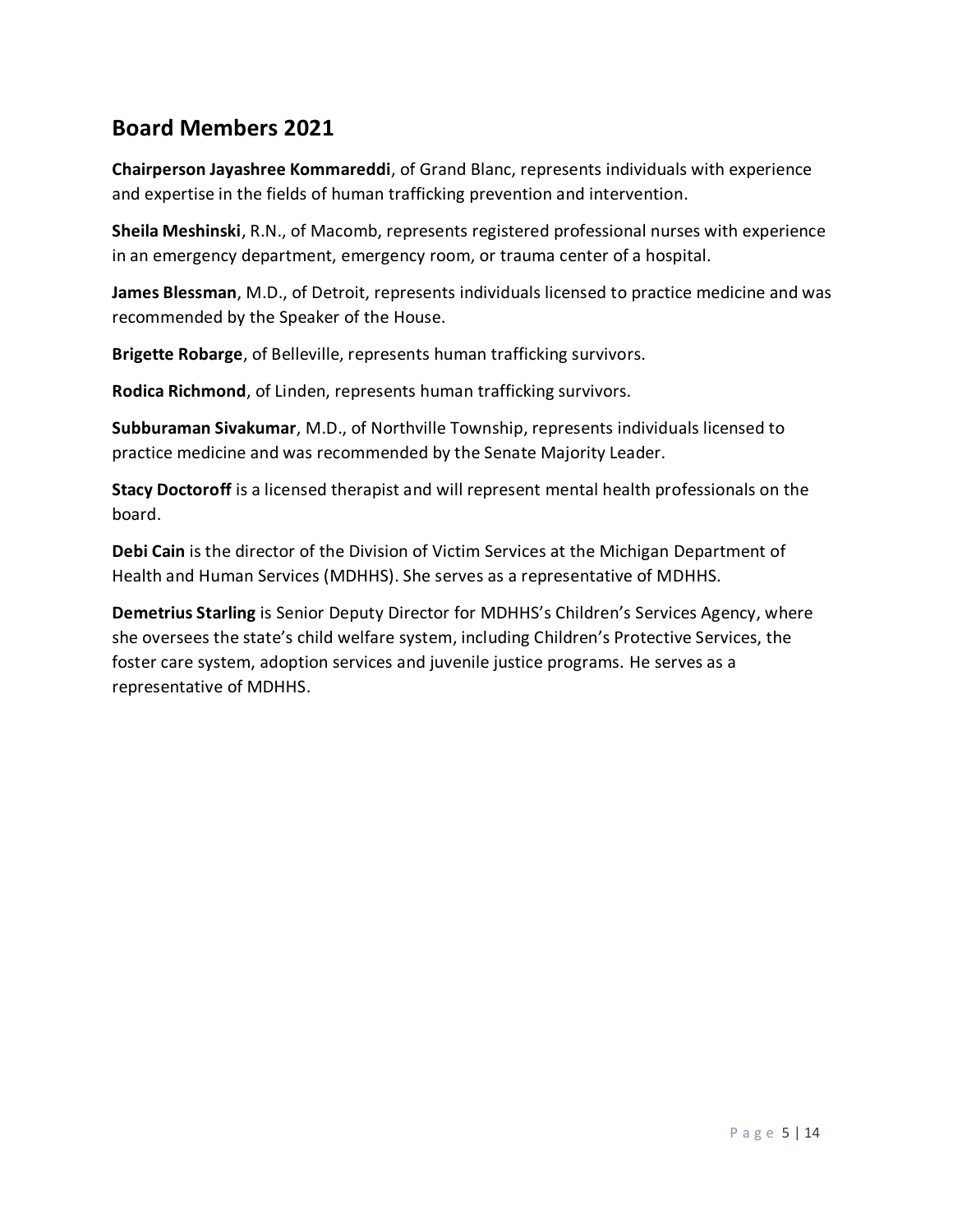# **Contents**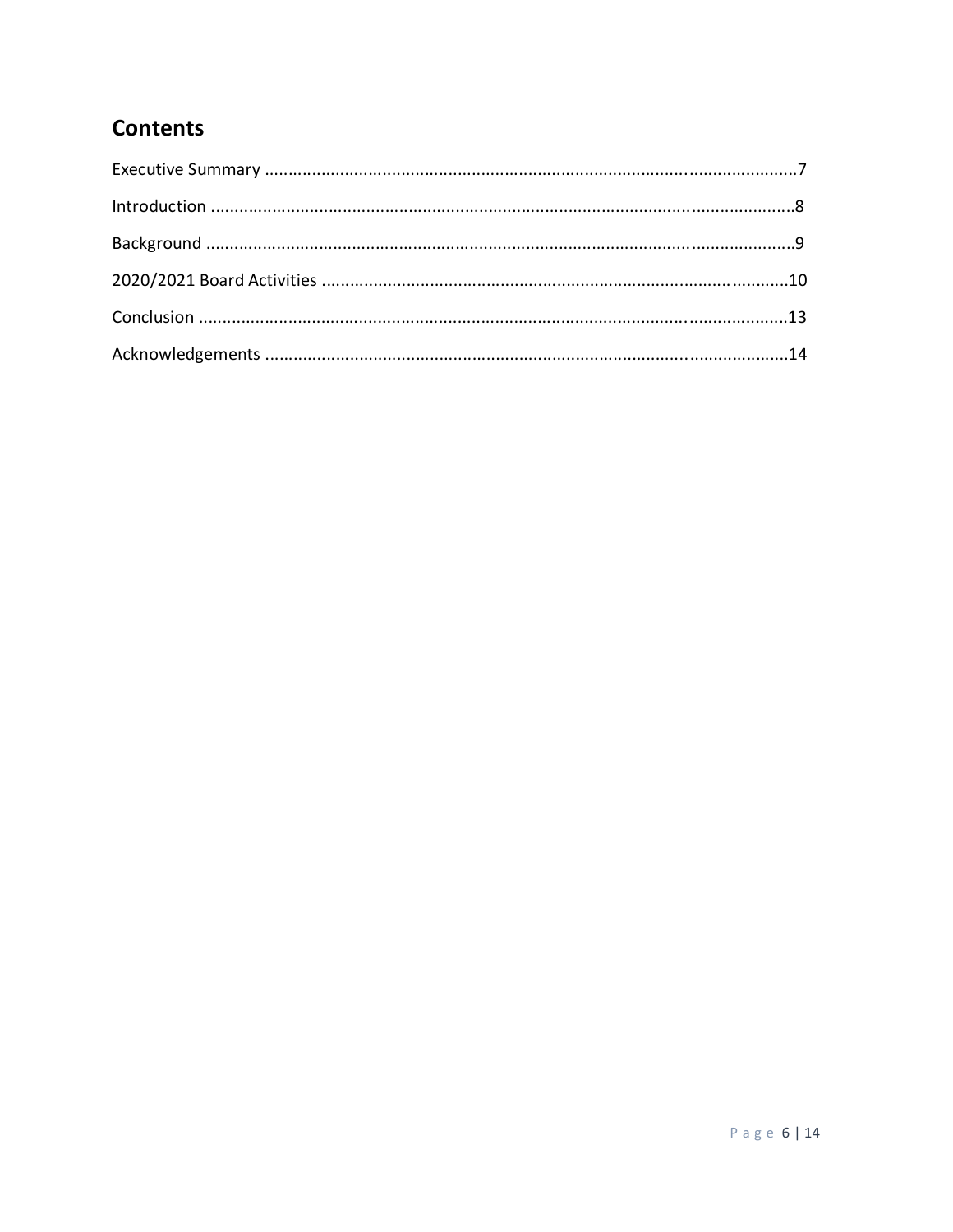## **Executive Summary**

Human trafficking is the recruitment, harboring, transporting, providing, or obtaining of a person for compelled labor or commercial sex acts through the use of force, fraud, or coercion, or if the individual induced to perform a commercial sex act is under 18 years old. Human trafficking is a serious public health issue, and the healthcare community can play an integral role in confronting it.

In October 2014, Governor Rick Snyder signed the Human Trafficking Health Advisory Board Act into law. The act established the Michigan Human Trafficking Health Advisory Board, a public advisory body housed in the Michigan Department of Health and Human Services (MDHHS) and comprised of health and mental health professionals, human trafficking prevention experts, government agency representatives, and survivors of human trafficking. The Michigan Human Trafficking Health Advisory Board's mission is to improve the quality of and access to health and mental health services for victims of human trafficking.

This is the Board's fifth annual report submitted to the legislature. The report includes a summary of activities by the Board in 2020.

#### **2020 and 2021 Activities:**

- Continued coordination with the Department of the Attorney General's Commission on Human Trafficking
- Developed Human Trafficking resource for individuals seeking benefits from DHHS programs.
- Participation in the Michigan Human Exploitation Advisory Team Coalition (H.E.A.T.)
- Planned for a Resource Directory for Human Trafficking Service Providers
- Human Trafficking Public Awareness Campaign
- Planned for a Survey of Health Providers
- Started Efforts to Develop a Policy/Protocol Toolkit for Health Providers
- Reviewed Human Trafficking Training for Health Providers

#### **Guest Speakers and Presentations at the Board Meetings:**

- Kelly Carter, Assistant Attorney General, the Chair of Attorney General's Human Trafficking Commission
- Heather McCauley, ScD, School of Social Work, Michigan State University, Understanding Victims'/Survivors' Perceptions of Accountability, Justice, Safety, & Care Seeking Research
- Susan Tippett and Michelle Most, Ascension Genesys Hospital
- Sarah Prout Rennie and Merkeb Yohannes, Michigan Coalition to End Domestic and Sexual Violence (MCEDSV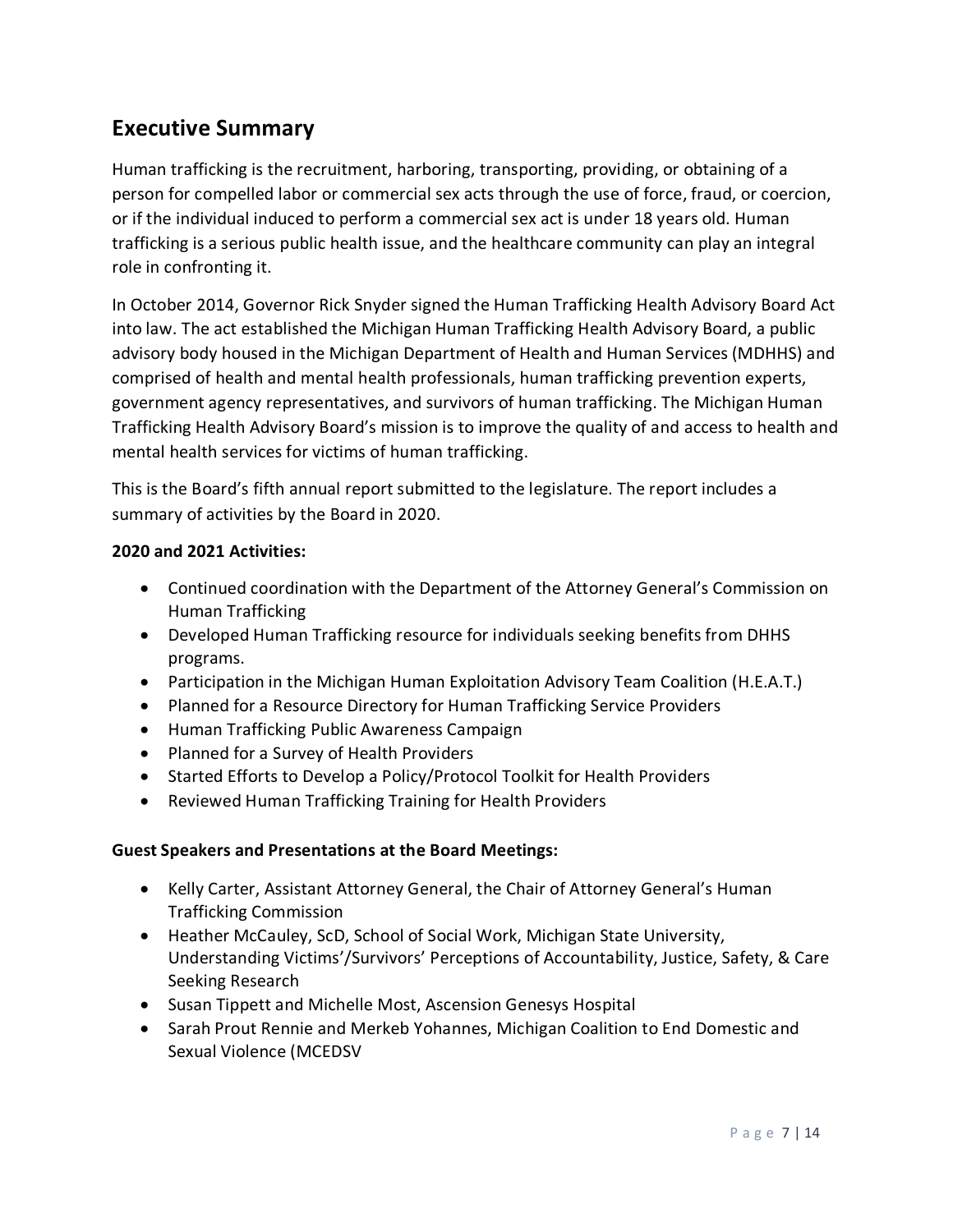## **Introduction**

In 2014, a 21-bill legislative package overhauling the human trafficking chapter in Michigan's laws was signed into law by Governor Rick Snyder in 2014. One of these bills, Public Act 461 of 2014, established the Michigan Human Trafficking Health Advisory Board within the Michigan Department of Health and Human Services.

The Human Trafficking Health Advisory board is comprised of nine members including representatives from the Department of Health and Human Services, medical professionals, mental health professionals, human trafficking survivors, and human trafficking prevention and intervention experts.

#### **Public Act 461 of 2014 charges the Board with five essential duties:**

- 1. Collect and analyze information about available health services for trafficking survivors;
- 2. Identify government agencies that are involved with issues related to human trafficking and coordinate the dissemination of information about health services to trafficking survivors;
- 3. Meet with local health agencies to review health services and establish a program to make survivors more aware of available services;
- 4. Establish a program to improve public awareness about available health services for survivors; and
- 5. Review existing state laws and administrative rules relating to health services for survivors.

**2020 Meeting Dates and COVID-19 Pandemic Impact:** The Board planned four meetings during the 2020 calendar year but was only able to meet twice due to the COVID-19 pandemic. The pandemic emergency also impacted assigned MDHHS staff ability to co-chair and coordinate the Board. Subsequently, due to ongoing impact of the COVID-19 pandemic, coordination duties for the Board were officially shifted to staff at Division of Victim Services in late 2020.

- March 26, 2020 (canceled due to COVID-19 Pandemic)
- June 18, 2020 (canceled due to COVID-19 Pandemic)
- September 17, 2020 (remote meeting)
- December 14, 2020 (remote meeting)

**2021 Meeting Dates and COVID-19 Pandemic Impact:** The Board met four times during the 2021 Calendar Year.

- March 21, 2021 (remote meeting)
- June 10, 2021 (remote meeting)
- September 30, 2021
- December 9, 2021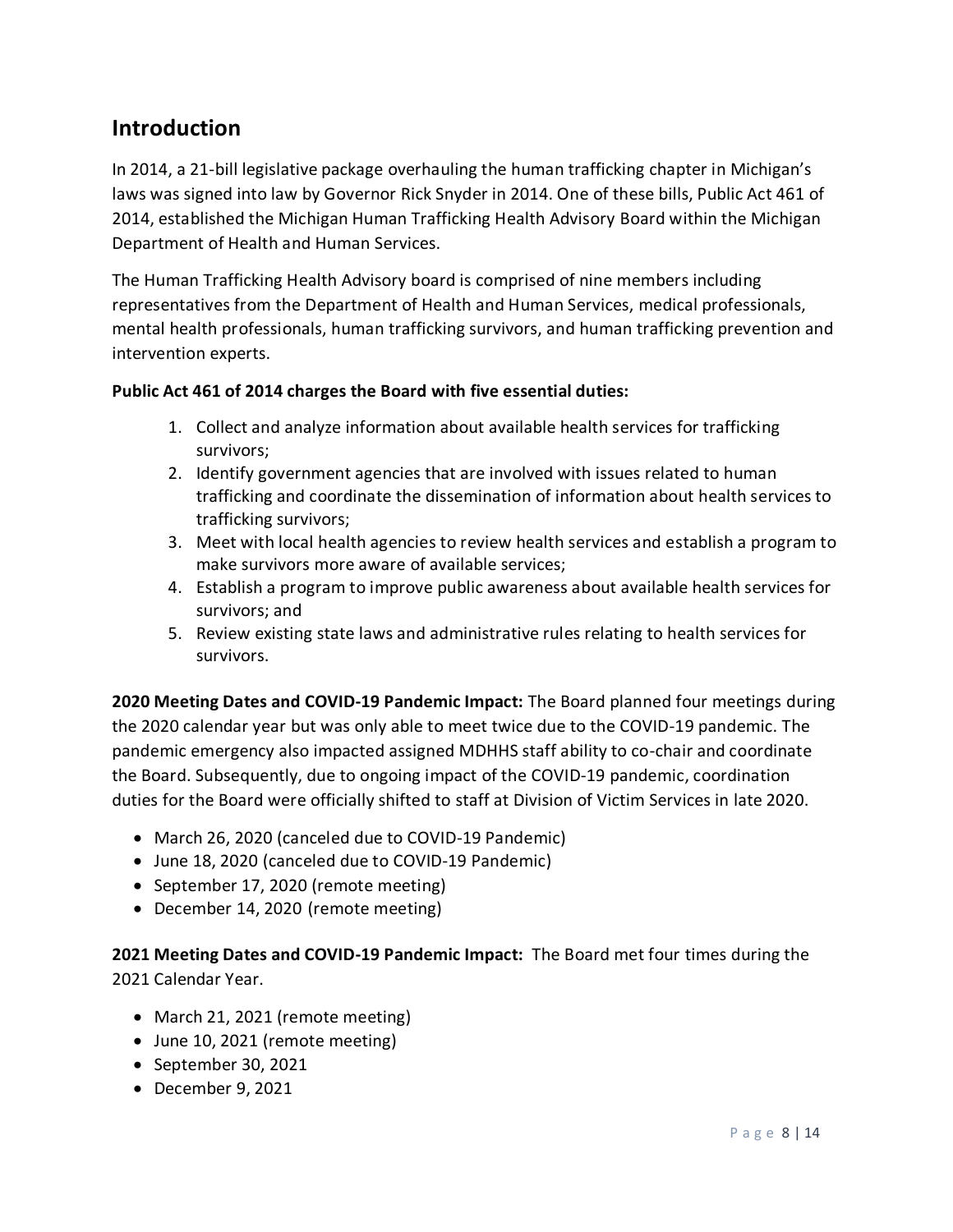## **Background**

The issue of human trafficking has received increased attention by the public in recent years. While the number of human trafficking cases in the United States remains unclear, we know that people are being trafficked in communities—large and small, affluent and poor, rural and urban—across the country. Members of our communities are being exploited at the hands of profiteers and robbed of their most fundamental right—freedom. Michigan is no exception to this crime.

Human trafficking is no longer viewed as solely a law enforcement issue. Rather, experts on human trafficking now recognize that healthcare professionals can play an important role in both identifying and assisting victims of trafficking. Studies have shown that most of the human trafficking victims report seeing a healthcare professional at some point while being trafficked. Unfortunately, many healthcare professionals lack the training to identify victims. Everyday healthcare professionals have an opportunity to empower victims to leave their traffickers, and we should give them every possible resource to do this.

However, the healthcare professional's role does not end once a victim has been identified. Viewing human trafficking from a health lens necessitates addressing the physical and behavioral health consequences of human trafficking. The needs of trafficking victims are complex, and the factors affecting physical, mental, and emotional health are often interrelated. To properly address these complex needs, healthcare professionals must collaborate with other resources and providers in their communities. The Human Trafficking Health Advisory Board recognizes this need for cooperation and the Board has made a conscious effort to partner with other government agencies, community non-profits, healthcare organizations, and, most importantly, survivors of human trafficking. No one person, provider, or organization can address all of the needs of trafficking victims, but through education, training, and coordination we can develop a network of services for survivors that can empower victims and survivors to live healthy, independent lives.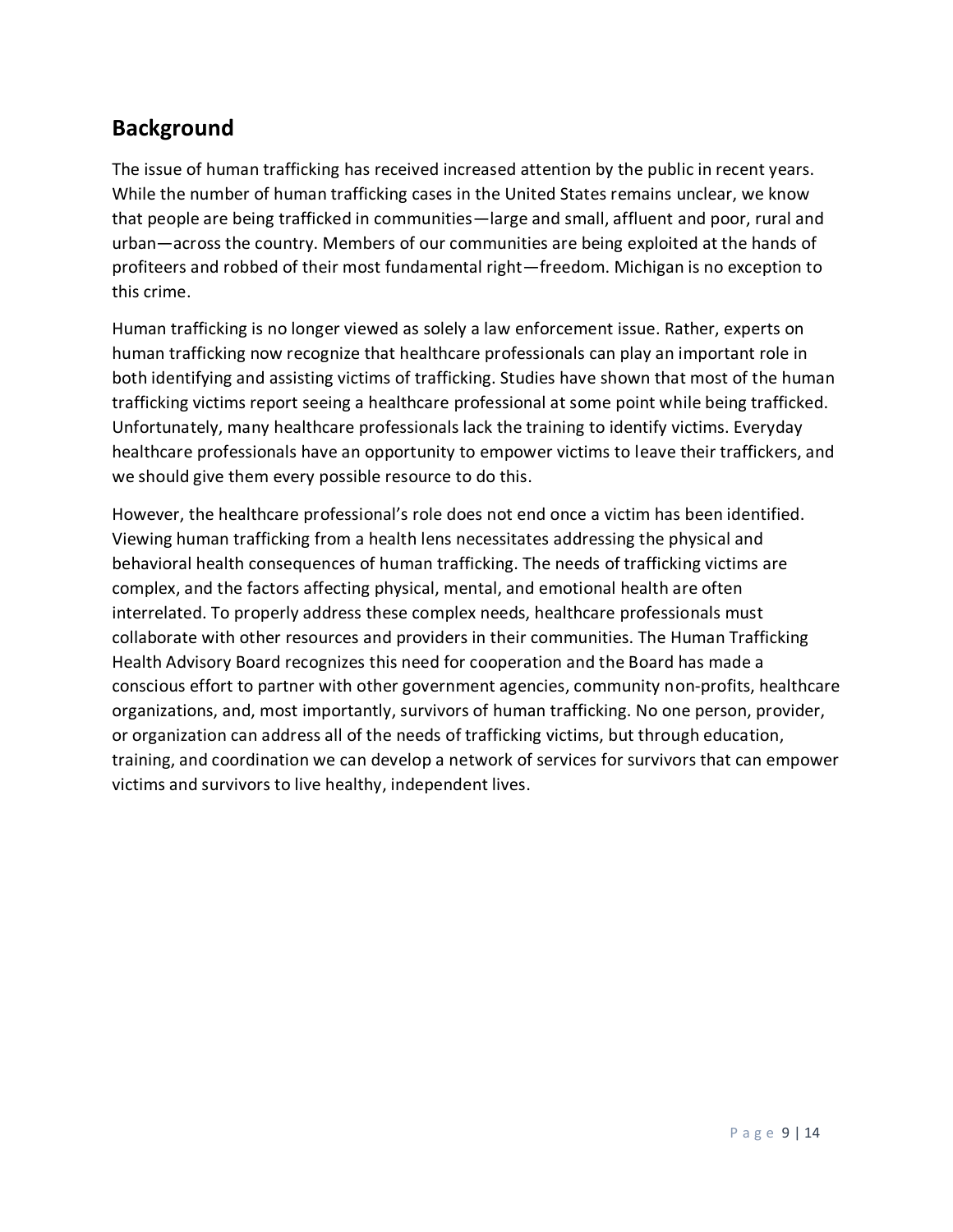## **2020/2021 Board Activities**

During 2020 and 2021 members of the Human Trafficking Health Advisory Board have worked on a number of initiatives outlined below:

**Continued coordination with the Department of the Attorney General's Commission on Human Trafficking**. Leadership from the Human Trafficking Health Advisory Board and the Commission on Human Trafficking met to coordinate activities in early winter of 2020, prior to the onset of the COVID-19 pandemic. Members of the Board continued to participate in subcommittee work with the Commission including Victim Services and Resource and Funding subcommittees. A Victim Services Subcommittee Listening Tour was planned in collaboration with University of Michigan, Community Technical Assistance Collaborative. The goal of the listening tour was to contribute to Michigan's existing data by analyzing, interpreting, and disseminating the unique knowledge and expertise of survivors through survivor advocacy. The collaborative completed the first two phases of the project and assisted in the creation of "Human Trafficking Policy and Best Practice Guide for Focus Groups" and "Survivors Listening Tour: Focus Group Facilitators Guide". Due to pandemic restrictions, the project was paused as it necessitated in- person engagements.

**COVID-19 Networking Calls.** Staff and Board members participated in a number of remote networking and resource sharing meetings with Human Trafficking survivors, victim service providers, and the Human Trafficking Taskforces across Michigan. These meetings gave participants an opportunity to share resources, emerging concerns, and strategies for responding to Human Trafficking during COVID-19.

**Developed Human Trafficking resource for individuals seeking benefits from DHHS programs.** In consultation with the Health Advisory Board, Division of Victim Service Staff worked with DHHS working group to draft recommendations for responding to individuals who disclose trafficking on their application for benefits through MI-Bridges. Recommendations included updating the information booklet provided to Benefits applicants and development of a resource/brochure that can be provided to individuals who disclose trafficking. These recommendations and resources are currently under review.

**Participation in the Michigan Human Exploitation Advisory Team Coalition (H.E.A.T.).** Board members participated in Michigan H.E.A.T., an organization that was created to bridge the gap between professionals and survivors in the Human Trafficking community. The Michigan H.E.A.T. Coalition assists professionals in the development of programs, policies, and legislation to better assist the human trafficking community. It is comprised solely of survivor leaders in Michigan. The Michigan H.E.A.T. Coalition is working to raise awareness on the equality model and the dangers of decriminalizing legalization of prostitution.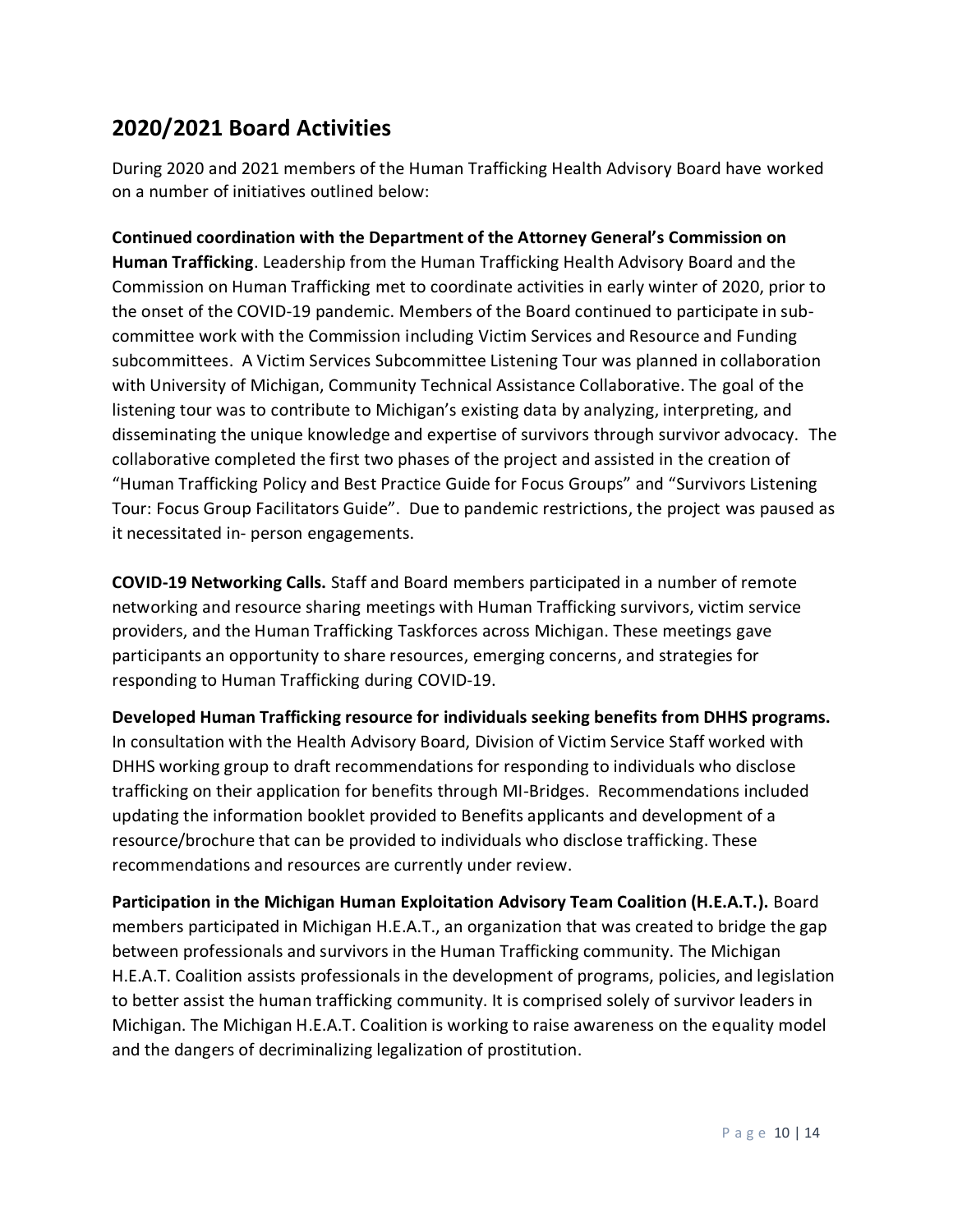**Planned for a Resource Directory for Human Trafficking Service Providers.** DVS staff performed an electronic survey of programs across the state that perform some level of victim services for survivors of Human Trafficking. Survey data revealed an incomplete and evolving levels of service available for victims. It was determined that a list of Human Trafficking service providers should be published but limited to those funded by the Division of Victim Services or the Federal Office of Victims or Crime. Release of the resource directory was postponed pending the completion of an anticipated 2022 funding awards in Michigan targeting services to Human Trafficking Victims.

**Human Trafficking Public Awareness Campaign:** The Board consulted on media campaign supported by the Division of Victim Services to promote the National Human Trafficking Hotline run by Polaris. The Campaign resulted in almost 10 million total impressions. It included human trafficking posters targeting laundromats, barbershops, nail salons, gas stations and convenience stores. The campaign also digital posts on social media sites such as Facebook and Instagram. The campaign promoted the national human trafficking hotline.

**Planned for a Survey of Health Providers.** The Board planned for a 2022 survey of Michigan hospitals to assess the status of policy and protocol to respond to Human Trafficking victims. It is anticipated that survey results will provide a snapshot of healthcare practices in Michigan hospitals related to human trafficking and be a springboard for future technical assistance and protocol development efforts.

**Started Efforts to Develop a Policy/Protocol Toolkit for Health Providers.** The Board participated with DVS staff in planning for the development of a Human Trafficking Toolkit for Health Providers. The aim of this Toolkit is to document the protocol development process used by Ascension Genesys Hospital in creating policy and procedures for identifying and responding to victims of human trafficking. The Toolkit will be developed by the Michigan Public Health Institute with advice from the Board during the 2022 calendar year and will be used to informing the work of other health providers looking to improve their response to human trafficking victims.

**Reviewed Human Trafficking Training for Health Providers.** The Board began the process of reviewing human trafficking training available online for health providers. Once training review is completed recommended trainings will be available on the Board's MDHHS website.

#### **Guest Speakers and Presentations at the Board Meetings:**

• **Kelly Carter, Assistant Attorney General, the Chair of Attorney General's Human Trafficking Commission (the Commission):** Ms. Kelly Carter presented to the Board reviewing the collaborative work between the Commission and Board. Ms. Carted provided and update on a package of proposed legislation including thirty bills falling into four categories: training mandates, criminal justice reforms targeting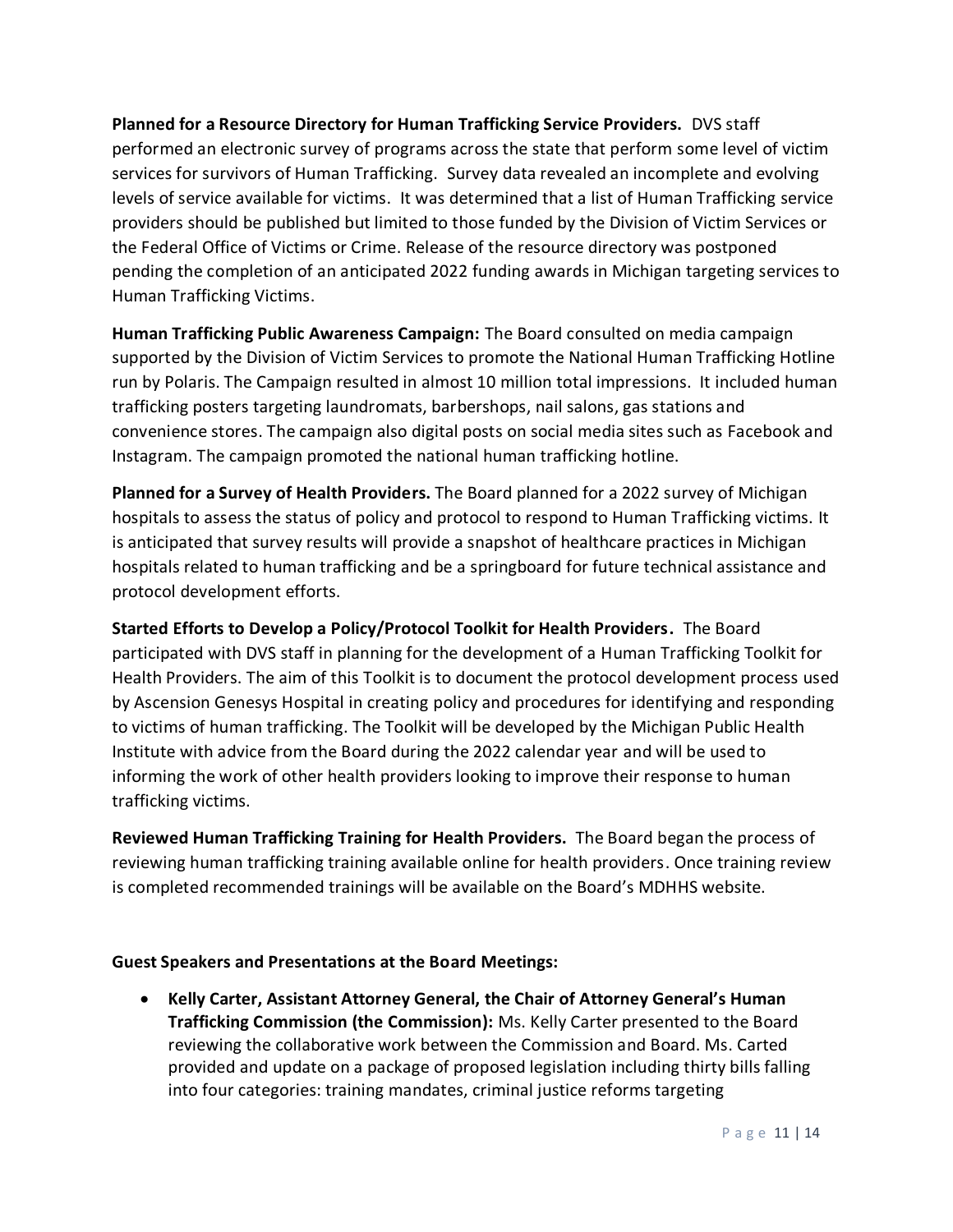accountability, expanding protections for victims, and modernizing definition of prostitution.

- **Heather McCauley, ScD, School of Social Work, Michigan State University.** Ms. McCauley presented research findings "Understanding Victims'/Survivors' Perceptions of Accountability, Justice, Safety, & Care Seeking."
- **Susan Tippett and Michelle Most, Ascension Genesys Hospital.** Ms. Tippet and Ms. Most presented on the Ascension Mid-Michigan Human Trafficking Hospital Emergency Room Pilot Program that was funded by a Michigan Department of Health and Human Services (MDHHS) grant. The program developed and implemented a regional standard hospital emergency room protocol to identify, assess, treat, and refer victims of Human Trafficking who came into emergency rooms. Red flags, control indicators and physical indicators were used to identify victims of Human Trafficking in hospital emergency rooms. Subject Matter Experts conducted trauma informed interviews with patients to assess if Human Trafficking was an issue.
- **Sarah Prout Rennie and Merkeb Yohannes, Michigan Coalition to End Domestic and Sexual Violence (MCEDSV).** Provided a presentation on the Human Trafficking Toolkit for Domestic & Sexual Violence Agencies. The Michigan Coalition to End Domestic and Sexual Violence (MCEDSV) has been a collaborative partner with the University of Michigan Law School's Human Trafficking Clinic. Professor Elizabeth Campbell requested a toolkit be created that represents how MCEDSV programs and the human trafficking movement can work together to leverage their resources to recognize and support survivors of human trafficking. The toolkit supports intersectionality, survivor-centered, and trauma-informed practices that prioritize the reduction of harm.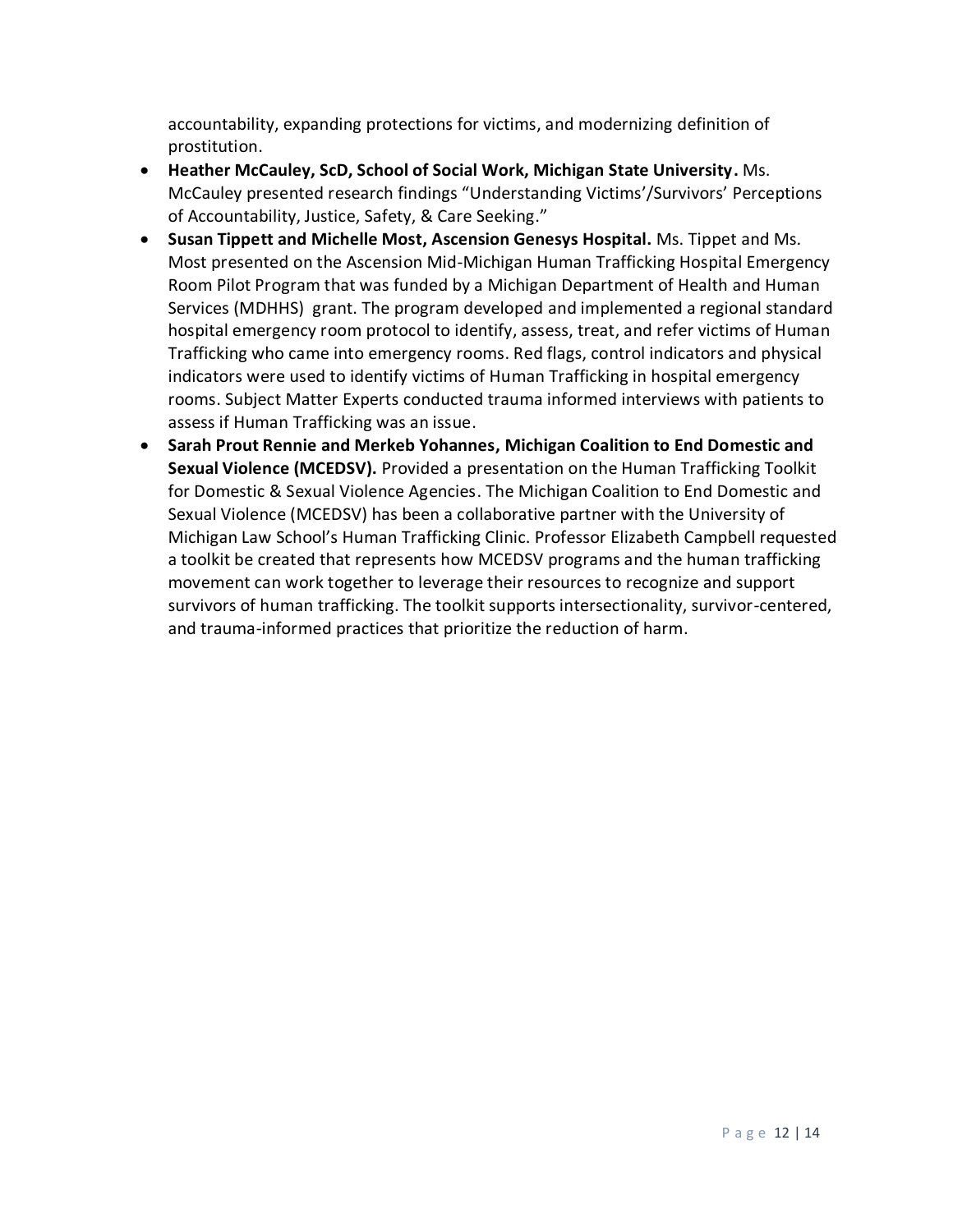# **Conclusion**

The Board's activities described in this report represent one piece of the much larger picture of confronting human trafficking in Michigan. Healthcare professionals play a vital role in identifying and supporting victims/survivors of human trafficking. The mental, physical, and emotional consequences of human trafficking on victims/survivors are complex and creating victimcentered, trauma-informed services that effectively meets their needs requires collaboration and coordination across disciplines. To this end, much of the work in this report would not be possible without the essential input and cooperation of the board's partners throughout Michigan. This report builds on best practices from across the country to ensure the board is implementing evidence-based, collaborative approaches to serving victims of human trafficking. The board believes that through the work described in this report, healthcare professionals will have the opportunity to achieve their field's highest aim: empowering some of our society's most vulnerable individuals to lead healthy, thriving lives.